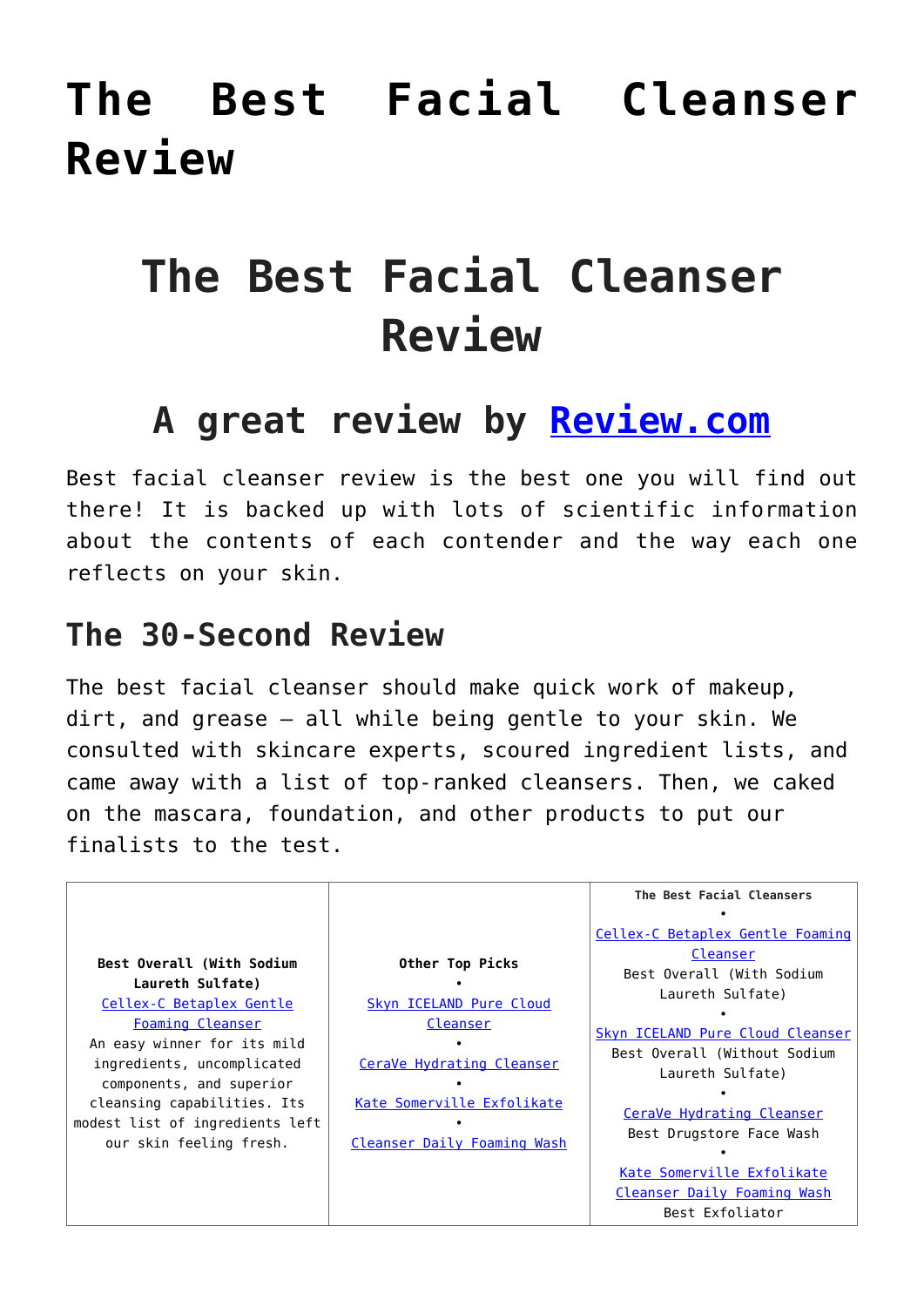**The cruel fact of skin care?** It's got to be done when doing it is the last thing on your mind: right after getting out of bed or right before getting back in. Unfortunately, a quick splash of water does nothing to remove makeup, dirt, or grease — that would be like walking in the rain to shampoo your hair — and the delicate skin on our cheeks betrays how often we skip washing it. Does it really have to be so hard?We talked to dermatologists and aestheticians about what should (and shouldn't) touch our skin, and while they didn't exactly see eye-to-eye, they did help us find the best facial cleanser. Our favorite, [Cellex-C Betaplex Gentle Foaming Cleanser,](http://www.reviews.com/go/r6046/?tid=N2EzMjRjYmEtZTFkZC00NWQ1LWJlNzUtMTFiYjU5NWZlZjE1) made our faces feel so fresh (and is so packed with great ingredients) that we're already looking forward to our next wash.

A face cleanser's job is literally cleaning your skin. It uses a mix of surfactants, humectants, and exfoliants to remove makeup, oil, sweat, and even bacteria and pollution — and the best ones do it without irritating your skin or stripping it of its natural oils.

# **How We Found the Best Facial Cleanser**

To find the best face wash, we chatted with five skincare experts, dug deep into the ingredients lists of over 300 bestselling face washes, and then put the top contenders to the test.

### **We skipped over any cleanser meant to treat specific skin conditions, like acne or excessively oily skin.**

The ingredients that make a cleanser effective for specific skin conditions also make them tough on normal skin — like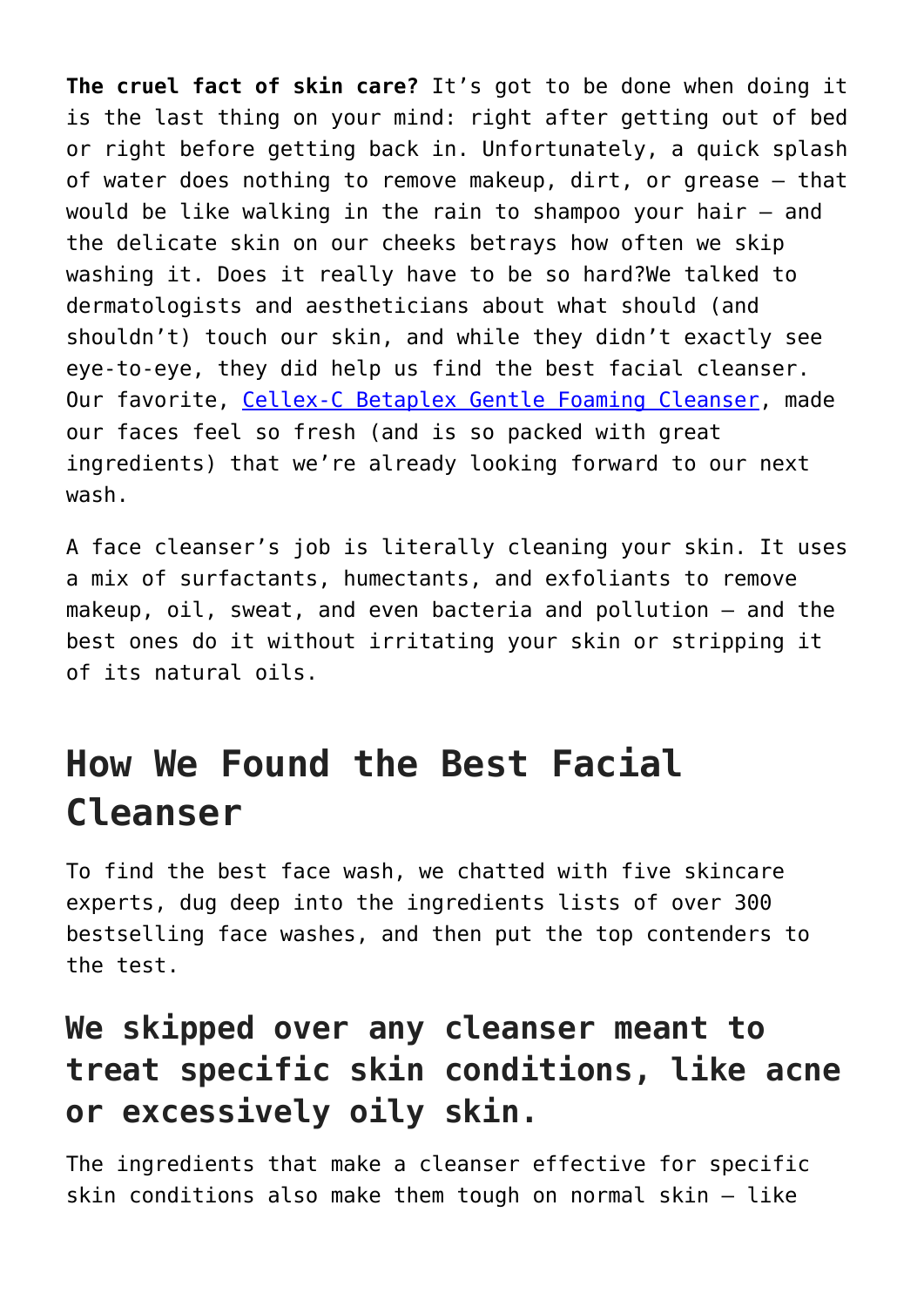using a leaf blower to move a blade of grass.

#### **We removed anything with harsh, oilstripping ingredients.**

It might sound counter-productive (or downright scary if you're prone to breakouts), but your face needs oil. And everyone's got some oil on their face — in fact, there's a critical film on your skin called the acid mantle that helps produce oil. That oil is your all-over bodyguard: It works as a natural antibacterial and keeps your skin's pH in check.

This acid mantle is, not surprisingly, slightly acidic (a 5.5 out of 14 on the pH scale), so using cleansers with high pH levels knocks your acid mantle out of whack. When the acid mantle isn't working well, the skin's natural antibacterial layer is compromised. The result? Your skin is more likely to break out, or have issues like inflammation and redness. We put any ingredients that threatened the acid mantle, including simple alcohols and three of the Big Four sulfates (sodium lauryl, aluminum lauryl, and aluminum laureth), on the chopping block.

*"Products without sulfates are typically better and milder than those that have them — although products that include both sulfates and moisturizing ingredients to counteract their drying properties shouldn't be discounted."*

*Dr. Debra Jaliman Author of [Skin Rules: Trade Secrets from a](http://www.amazon.com/Skin-Rules-Trade-Secrets-Dermatologist/dp/1250025109) [Top New York Dermatologist](http://www.amazon.com/Skin-Rules-Trade-Secrets-Dermatologist/dp/1250025109)*

And what about number four? Sodium laureth is the one sulfate *most* experts agree is totally okay to include in facial cleansers. It's notorious sibling, sodium lauryl sulfate, can be particularly drying, but sodium laureth sulfate has a different chemical structure and milder effect that still produces that soapy lather associated with feeling clean. (Don't worry though — we made sure to include top picks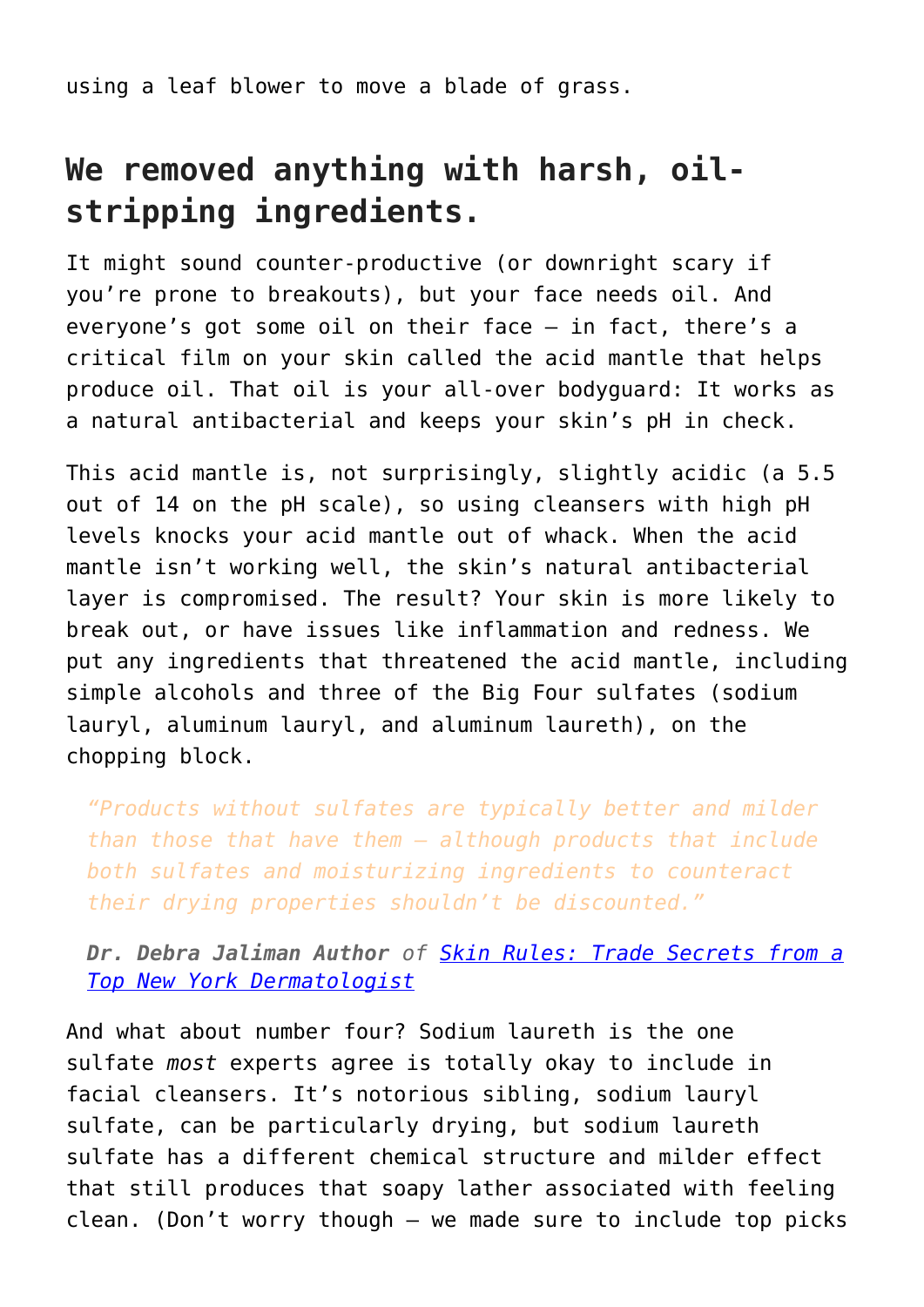both with and without sulfates.)

### **We removed anything with harsh, oilstripping ingredients.**

It might sound counter-productive (or downright scary if you're prone to breakouts), but your face needs oil. And everyone's got some oil on their face — in fact, there's a critical film on your skin called the acid mantle that helps produce oil. That oil is your all-over bodyguard: It works as a natural antibacterial and keeps your skin's pH in check.

This acid mantle is, not surprisingly, slightly acidic (a 5.5 out of 14 on the pH scale), so using cleansers with high pH levels knocks your acid mantle out of whack. When the acid mantle isn't working well, the skin's natural antibacterial layer is compromised. The result? Your skin is more likely to break out, or have issues like inflammation and redness. We put any ingredients that threatened the acid mantle, including simple alcohols and three of the Big Four sulfates (sodium lauryl, aluminum lauryl, and aluminum laureth), on the chopping block.

*"Products without sulfates are typically better and milder than those that have them — although products that include both sulfates and moisturizing ingredients to counteract their drying properties shouldn't be discounted."*

*Dr. Debra Jaliman Author of [Skin Rules: Trade Secrets from a](http://www.amazon.com/Skin-Rules-Trade-Secrets-Dermatologist/dp/1250025109) [Top New York Dermatologist](http://www.amazon.com/Skin-Rules-Trade-Secrets-Dermatologist/dp/1250025109)*

And what about number four? Sodium laureth is the one sulfate *most* experts agree is totally okay to include in facial cleansers. It's notorious sibling, sodium lauryl sulfate, can be particularly drying, but sodium laureth sulfate has a different chemical structure and milder effect that still produces that soapy lather associated with feeling clean. (Don't worry though — we made sure to include top picks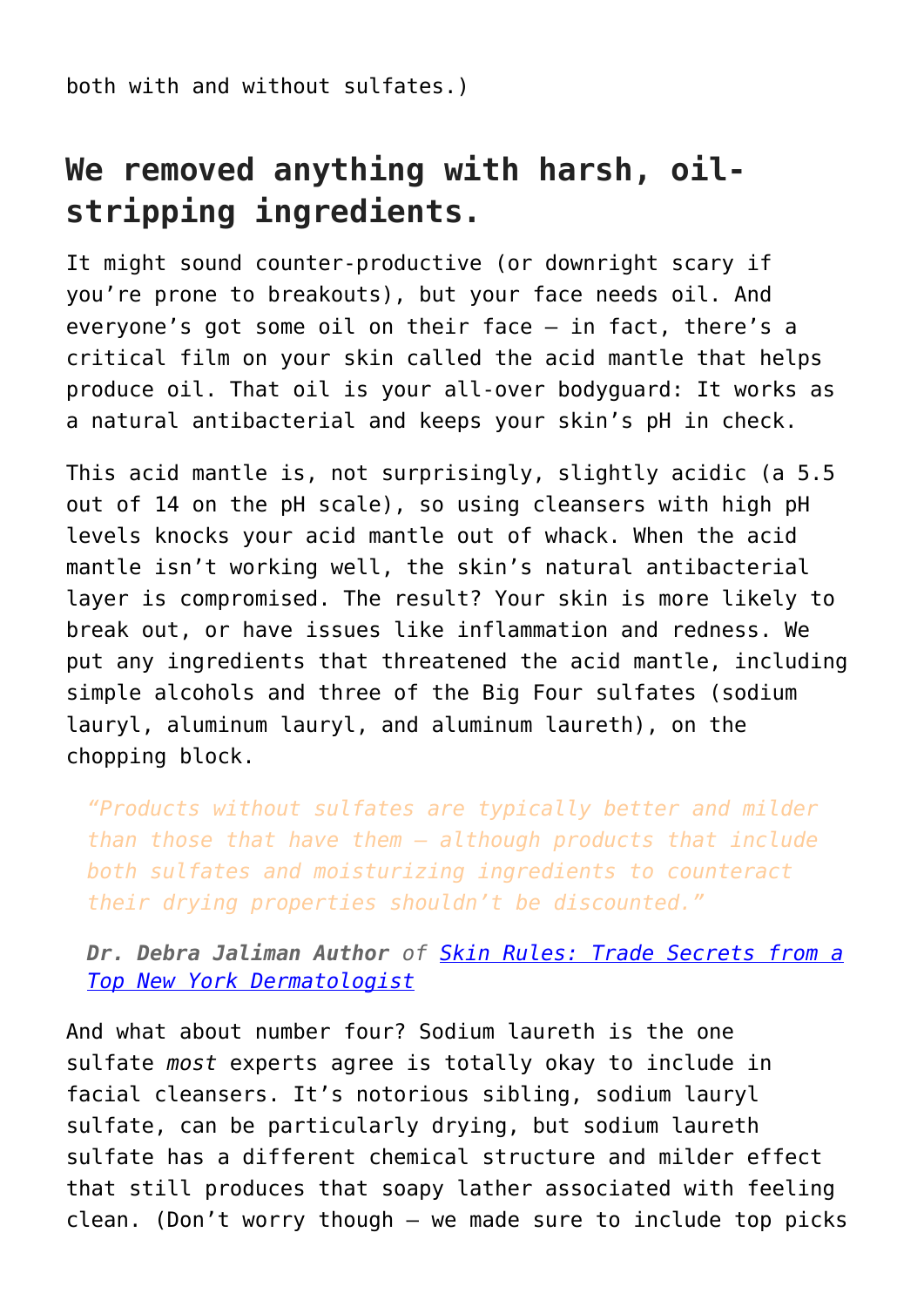both with and without sulfates.)

#### **We nixed any contenders with controversial ingredients.**

"Controversial" is a loaded word, fueled by a lot of consumer fear and a dearth of hard facts. For this review, we looked for ingredients that can be skin irritating at best and cancer-causing at worst — plus avoided any whose side effects are still undetermined or misunderstood. These included formaldehyde releasers like diazolidinyl urea and quaternium-15, pore-clogging fillers like mineral oil, and antibacterial agents like triclosan. We didn't cut any cleansers for having parabens, since the concentration in face wash is well below the FDA's recommendation. But there are plenty of options available if you're not keen on them.

#### **We were left with nearly 250 gels, creams, oils, bars and foams — all with ingredients we loved.**

To help us pick out the best, we turned to two experts  $-$  a dermatologist and a top aesthetician — to weigh in on what ingredients to seek out, and then polled two more dermatologists on their go-to recommendations that we could put to the test.

#### *Dr. Debra Jaliman, and author of Skin Rules, recommends*:

- **Ceramides:** A group of lipids that retains water.
- **Bisabolol:** A derivative of chamomile that helps soothe skin.
- **Decyl glucoside:** A cleanser that's so gentle it's often used on babies.
- **Hyaluronic acid and glycerin:** Two humectants that bring on the moisture.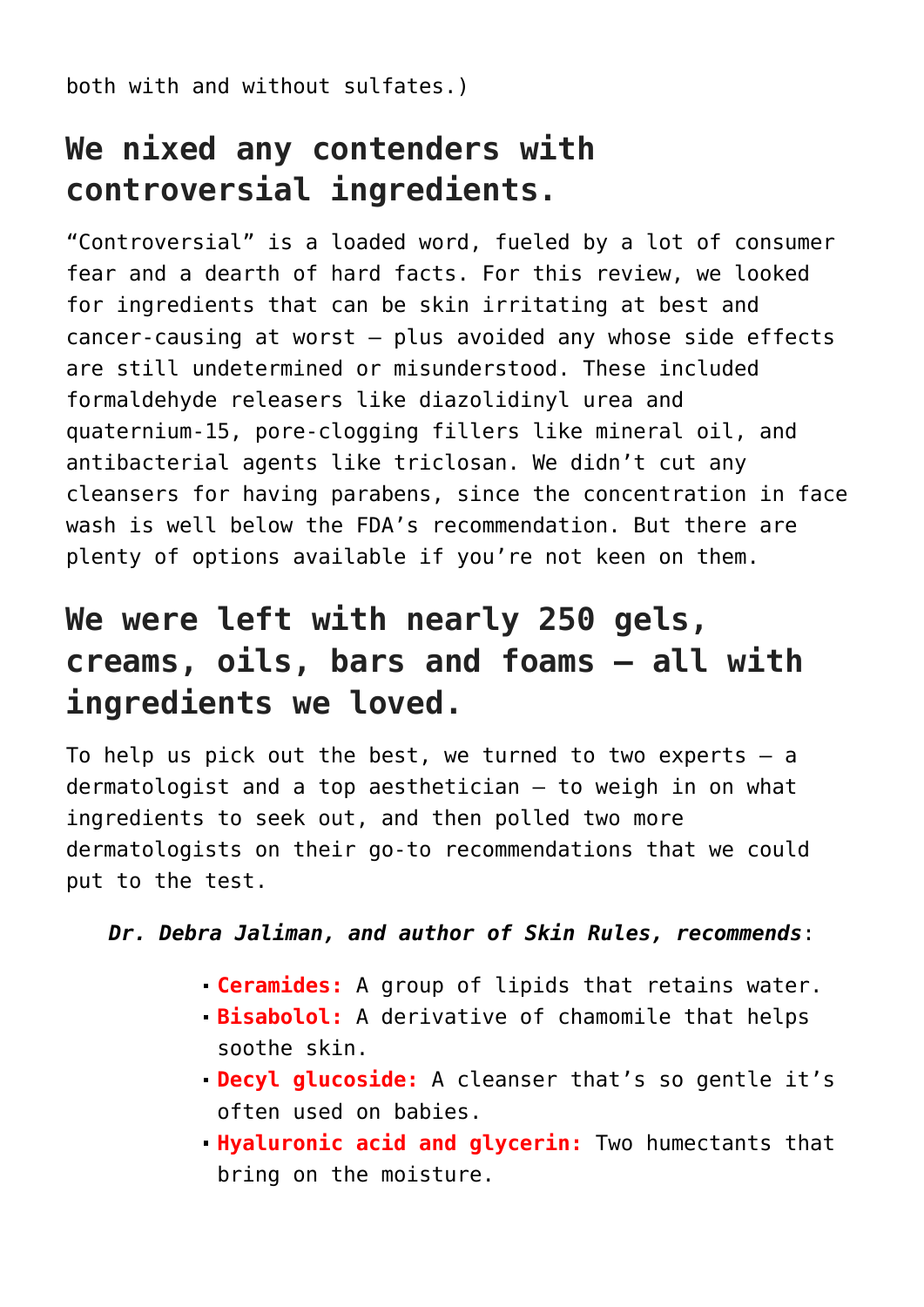Meanwhile, *Kerry Benjamin*, aesthetician and founder of [Stacked](http://stackedskincare.com/) [Skincare,](http://stackedskincare.com/) *offered the following suggestions:*

- **Aloe:** An all-natural antibacterial that pulls double-duty as an anti-inflammatory.
- **Allantoin:** A hydrating anti-inflammatory.
- **Glycerin and panthenol:** A double-dose of hydrators.
- **Jojoba oil:** An inexpensive, accessible surfactant. Benjamin loves using it to remove makeup before cleansing, since most face washes have a hard time removing everything. She recommends it as a standalone makeup remover, but it also boosts the makeup-removing power of face wash when it's in the mix, and it's good for all skin types because it doesn't clog pores.
- **Lactic and glycolic acid:** Exfoliating and moisturizing alpha hydroxy acids (AHAs). They're less irritating than physical exfoliators like sugars and salts for daily use. Benjamin also recommends citric acid, malic acid, and tartaric acid for the same reasons.
- **Rose hip (seed) oil:** An anti-inflammatory that combats signs of aging.
- **Vitamin E and shea butter:** Two different ways to soothe and moisturize.

We scoured our list of approved products for these powerhouse ingredients and combined any that had two or more with our experts' personal product recommendation. We wound up with 17.

To test how well each dissolved [makeup](https://www.hairnmakeup.info/makeup/), we streaked the backs of our hands with waterproof mascara, eye shadow, long-lasting foundation, and baby oil; wet our skin with lukewarm water; and massaged a dime-size amount of cleanser for 15 seconds directly on the "dirt." Then, we washed our bare faces the same way. The best face wash was the one that decimated the makeup and oil, but still left our faces feeling fresh and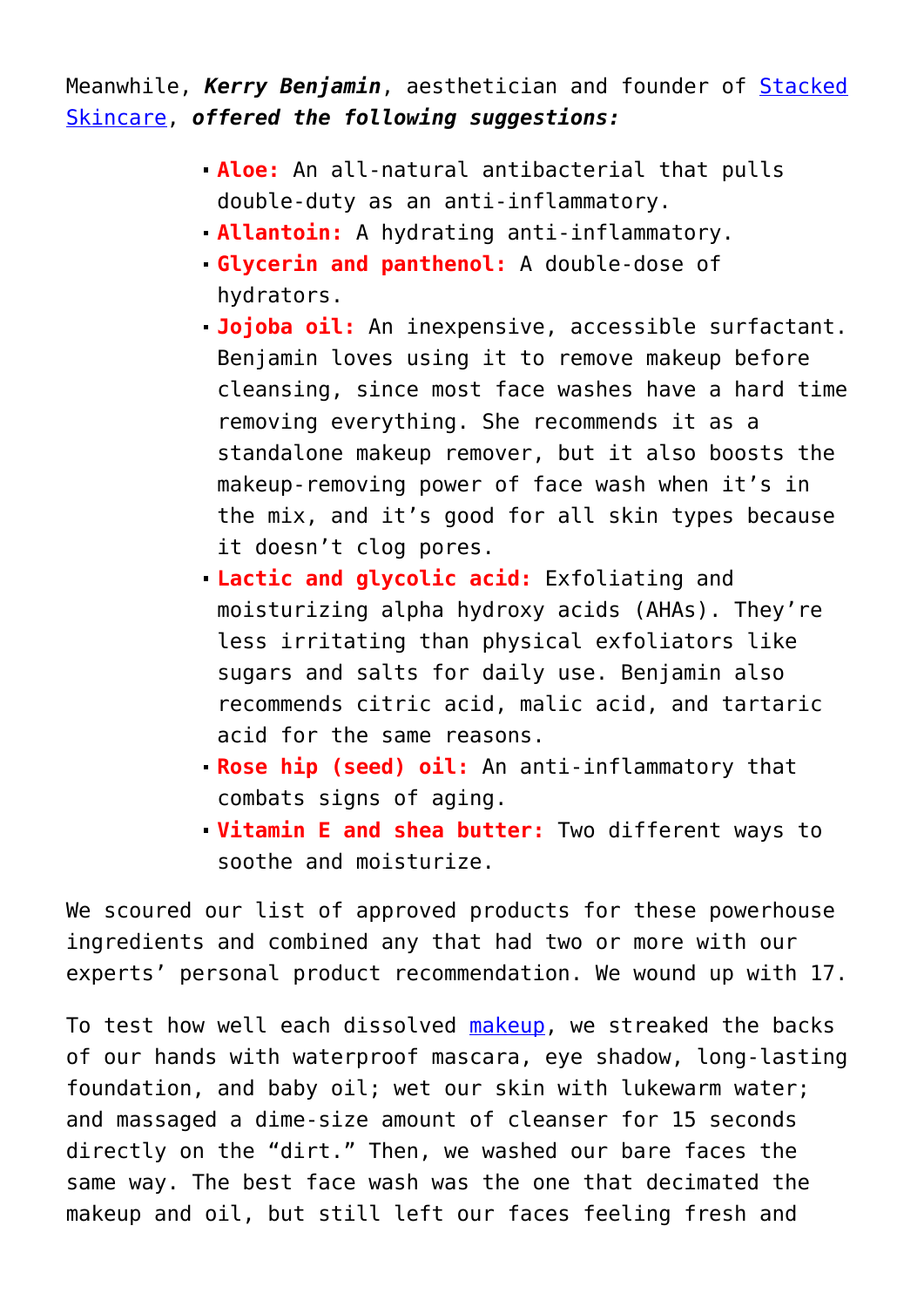# **Our Picks for the Best Facial Cleanser**

### **Best Overall (With Sodium Laureth Sulfate)**

**[Cellex](http://www.reviews.com/go/r6065/?tid=ZGE2N2JlM2EtZjYyMS00ZGIyLWEwOTctNjFmYTViMGExYjhk)**[–](http://www.reviews.com/go/r6065/?tid=ZGE2N2JlM2EtZjYyMS00ZGIyLWEwOTctNjFmYTViMGExYjhk)**[C](http://www.reviews.com/go/r6065/?tid=ZGE2N2JlM2EtZjYyMS00ZGIyLWEwOTctNjFmYTViMGExYjhk) [Betaplex](http://www.reviews.com/go/r6065/?tid=ZGE2N2JlM2EtZjYyMS00ZGIyLWEwOTctNjFmYTViMGExYjhk) [Gentle](http://www.reviews.com/go/r6065/?tid=ZGE2N2JlM2EtZjYyMS00ZGIyLWEwOTctNjFmYTViMGExYjhk) [Foaming Cleanser](http://www.reviews.com/go/r6065/?tid=ZGE2N2JlM2EtZjYyMS00ZGIyLWEwOTctNjFmYTViMGExYjhk)** An easy winner for its mild ingredients, uncomplicated components, and superior cleansing capabilities.

We love Cellex-C's Betaplex Gentle Foaming Wash for its mild ingredients, uncomplicated components, and superior cleansing capabilities. Aloe, lactic acid, and bisabolol are some of the gentle goodies in this gel. It does include sodium laureth sulfate, which *most*agree is mild enough for every day use, though those wary of any sulfates might be turned off.Cellex-C gets extra points for having a mere 12 ingredients, which is nothing compared to the 25+ found in the Aveeno and Kiehl's products we tested. It passed the makeup remover test with flying colors without having to scrub too vigorously. After following the instructions (which whimsically instructed us to "whisk" a thumbnail-sized amount of product in our palms), our faces were completely rejuvenated. Dry patches of winter skin were suddenly smooth and moisturized, and it felt like our faces were rid of any impurities. Our skin wasn't at all stiff after lathering it on, and good thing too: We couldn't help but smile.



### **Best Overall (Without Sodium Laureth Sulfate)**

**[Skyn ICELAND Pure Cloud Cleanser](http://www.reviews.com/go/r9596/?tid=MjUyOGE2ZWEtMzZhNC00YjdmLTlkNzAtZDg4MTg3OGRlMjU0)**Its ability to remove every stitch of makeup cemented it as a winner.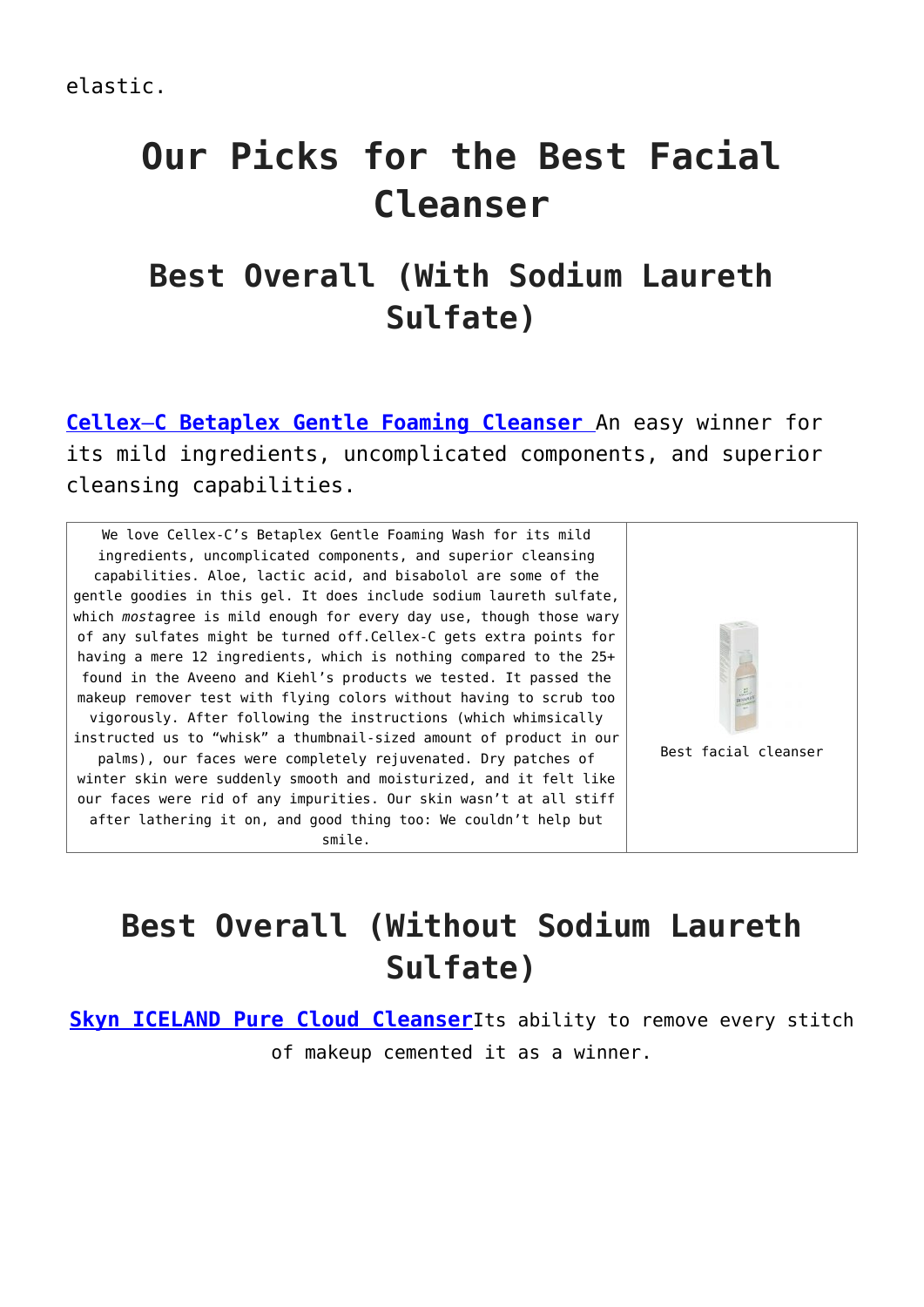Skyn won over our hearts by including a white muslin washcloth in its packaging (to help increase circulation, the company says), but the cleanser's ability to remove every stitch of makeup ceme nted it as a winner. Our skin felt nice using it, albeit not remarkably so — but after three nights in a row, we were converts skyn and seriously contemplated moving to Reykjavik. Our faces felt exceptionally moisturized, thanks to the soybean oil and cocoa seed butter, and impeccably clean, in part due to antioxidants like thyme leaf extract and meadowfoam seed oil. The star ingredients, though, are arctic cloudberries and arctic cranberries. The berries are packed with skin-brightening vitamin C and are superb antioxidants. While cautious shoppers might not pursue this option (there aren't many studies done on the Best facial cleanser cloudberry's effectiveness in cosmetics), it could do us good to overall trust the skincare science of Scandinavians.

#### **Best Drugstore Face Wash**

**[CeraVe](http://www.reviews.com/go/r6068/?tid=YjhhNDg2NDQtNTlkYS00ZWIzLWE2YTItZDY1Y2JhY2FhYmM4) [Hydrating](http://www.reviews.com/go/r6068/?tid=YjhhNDg2NDQtNTlkYS00ZWIzLWE2YTItZDY1Y2JhY2FhYmM4) [Cleanser](http://www.reviews.com/go/r6068/?tid=YjhhNDg2NDQtNTlkYS00ZWIzLWE2YTItZDY1Y2JhY2FhYmM4)** Most of our experts mentioned this drugstore staple by name;

ceramides, hyaluronic acid, and glycerin take dirt off and keep moisture in.

Most of our experts mentioned this face wash by name, and that's no surprise: Formulated with humectants like ceramides, hyaluronic acid, and glycerin, this drugstore staple takes dirt off a nd keeps moisture in. The cream has a very faint, innocuous smell to it — not too flowery or too medicinal — and it's thin and glides on. The first word that came to mind once we toweled off was *fresh*. Our skin felt elastic, smooth, and undeniably clean. CeraVe took off all the makeup in our hand test *except* for the mascara, which would have disqualified it except that small patch of skin felt so amazing we couldn't stop ourselves from going all in. The downside: Anyone freaked by parabens will find two on this ingredients label.



#### **Best Exfoliator**

[Kate Somerville Exfolikate Cleanser Daily Foaming Wash](http://www.reviews.com/go/r9563/?tid=YTg5ODU1NDgtNjk1Yi00MzhhLWExOTMtNTQwNmFjYjI0MmU4)The sleek, simple design of the tube caught our eye initially, and it didn't disappoint in our testing.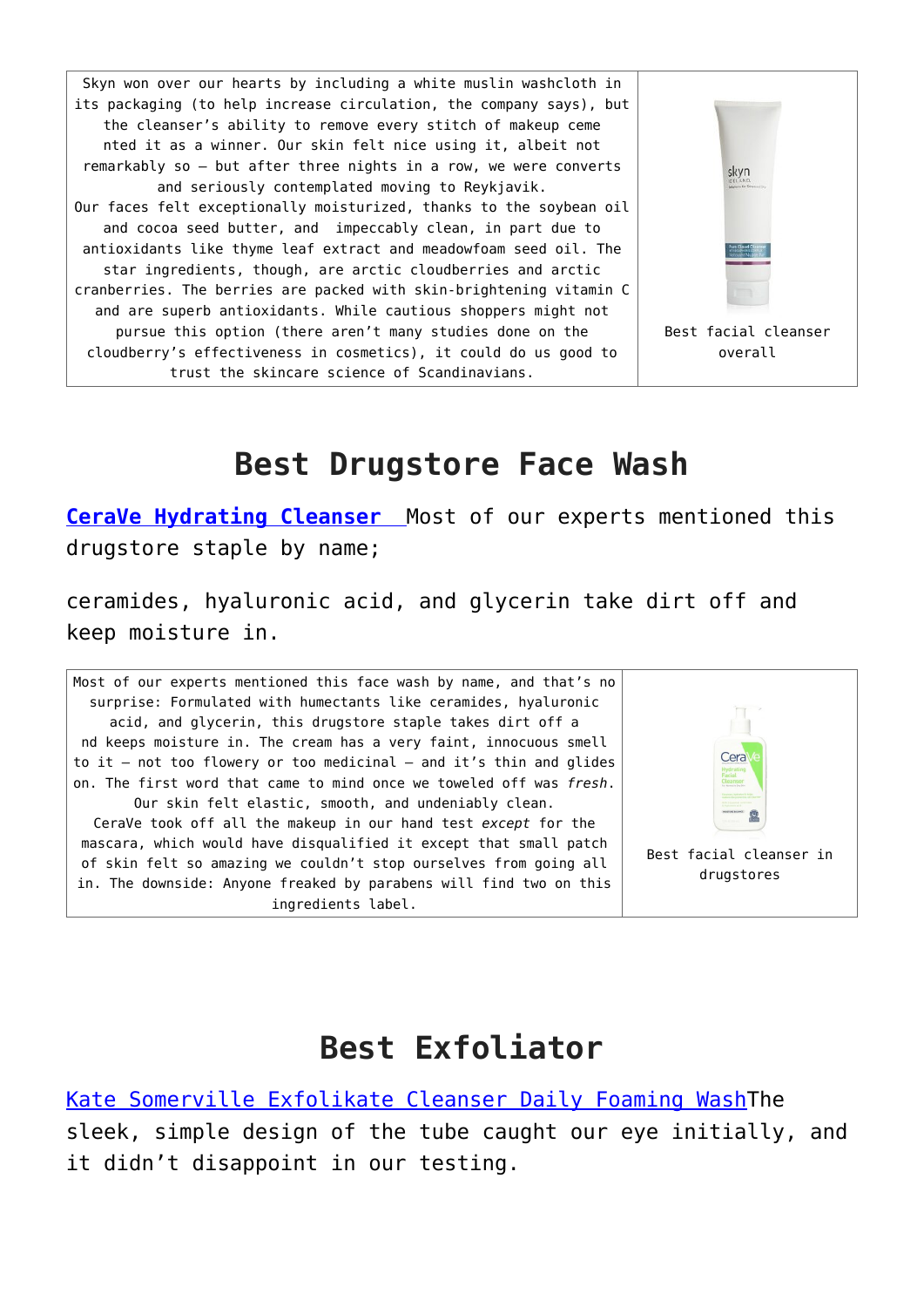It was the sleek, simple design of this tube that caught our eye initially, but the Exf olikate Cleanser didn't disappoint in our testing. Makeup was rendered nonexistent and the wash was equally effective on our faces: Two AHAs and anti-inflammatory ingredients (enzymes from pumpkins, pineapples, and papayas) exfoliated our skin without leaving it raw. Our skin didn't feel dry or too tight after we applied the pleasantsmelling wash, but instead was flexible and hydrated. Label-scanners

might pause at sodium hydroxide (known better as lye), but it's low on the ingredient list and an abundance of soothing agents should compensate for any drying or irritation it would cause.



#### **Did You Know?**

Lots of ingredients have a bad rap — some might not deserve it.

Parabens. Parabens are preservatives meant to extend the shelf life of face washes and cosmetics by stopping the growth of microorganisms, keeping them out of your product and therefore off your face. These guys have been getting a lot of bad press; in 2004, a study was released regarding the presence of parabens in breast tumors. The research was inconclusive though, and the FDA has since deemed parabens safe for use. It does advise avoiding products that are more than 25 percent parabens (not difficult — most face cleansers' paraben levels are less than 1 percent), but for those who want to avoid them altogether, there are a ton of paraben-free options.

Sulfates. Sulfates are surfactants — what puts the *clean* in cleanser — and were developed to replace soaps made from fat and alkali. According to Robert Ross-Fichtner, president and CEO of [Focal Point Research,](http://www.focalpointresearch.net/) sulfates "are widely misunderstood and are often maligned for no good reason." Dr. Heather D. Rogers, co-founder of [Modern Dermatology](http://mdinseattle.com/#welcome) in Seattle, is also pro-sulfate, acknowledging that while some, like sodium lauryl sulfate, might be irritating to the skin if left on too long, sodium *laureth* sulfate cleans well and won't cause irritation.

*"Your face wash is only on your skin for a short period of*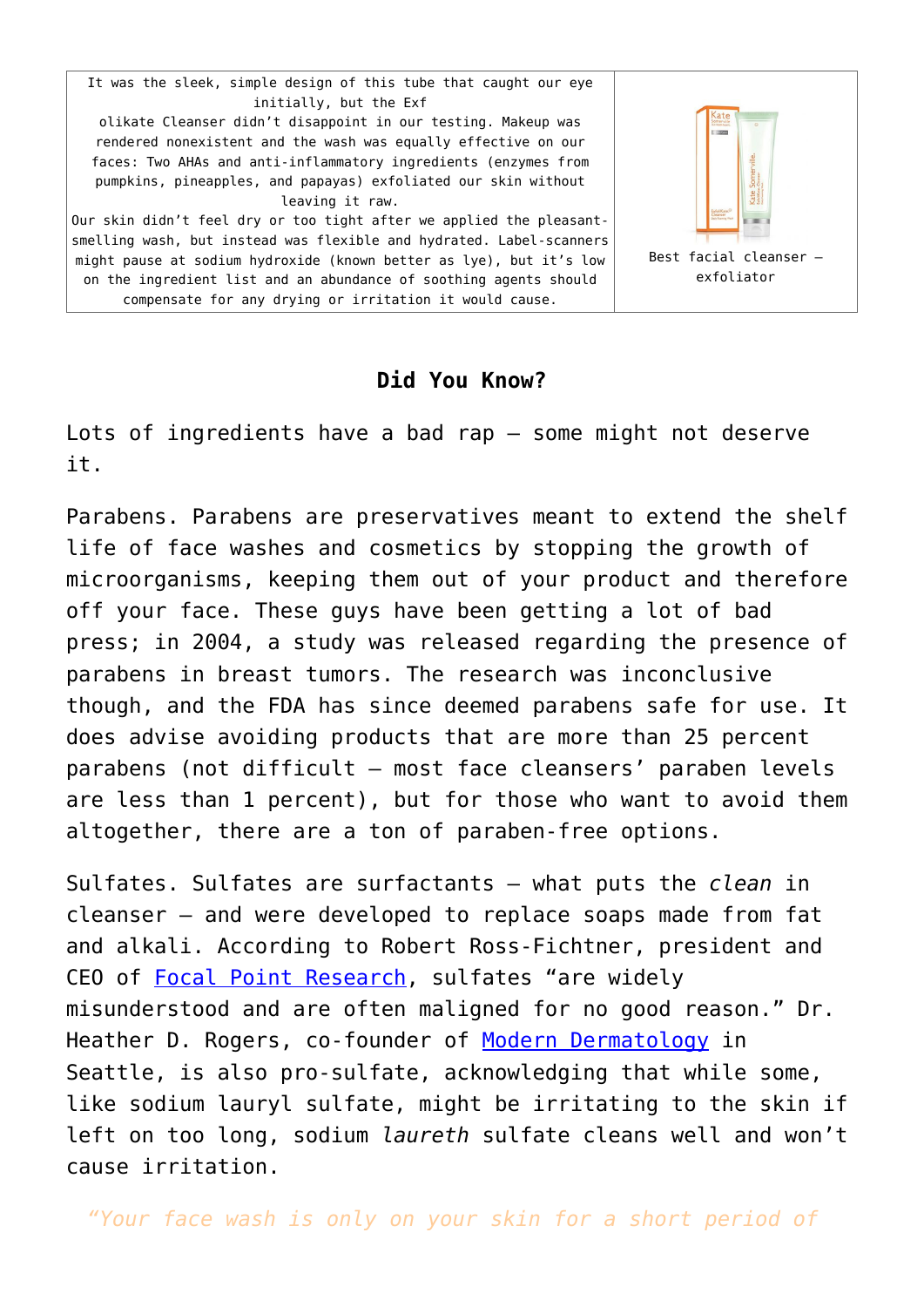*time. Its role is to take off the dirt, grime, and makeup of the day without irritation so your skin is clean and able to absorb as much of the active ingredients in your other skincare products as it can."*

*Dr. Heather D. Rogers Co-founder of [Modern Dermatology,](http://mdinseattle.com/#welcome) Seattle, WA*

**Alcohols.** The ones people mean when they say to avoid alcohol in your face wash are simple alcohols — ethyl alcohol, isopropyl alcohol, SD alcohol, alcohol denat. (denatured) which are just like the alcohol that's in vodka and that serve as the base for hair spray. They're irritating to the skin for exactly the same reason they make great hair spray: They evaporate crazy fast. When they hit your skin, they obliterate the natural oils, then evaporate, carrying precious moisture with it. The [Center for Disease Control](http://www.cdc.gov/mmwr/pdf/rr/rr5116.pdf) found that frequently using alcohol-based products can cause dry skin. That impact is reduced if the formula includes emollients, humectants, or other skin-conditioning agents (which most face washes do), but the general opinion is why work to counteract the effects of something when you can just avoid them altogether? Fatty alcohols on the other hand — anything called cetyl, cetearyl, or behenyl — are derived from oils, and they are actually moisturizing. Just another misunderstood healthy fat.

**Fragrance.** The short answer: If you have sensitive skin, avoid face wash with fragrance listed in the ingredients. The longer answer: Fragrance is a blanket name for whatever proprietary concoction a brand formulates to scent its products. It doesn't have to list out what's inside as long as they can prove everything is safe to use if the instructions are followed. Dr. Peter Lio, a dermatologist and partner at [Medical Dermatology Associates of Chicago](http://www.dermchicago.com/), recommends to just avoid it: "It can be fine in certain situations, but I don't think it's good for a daily face wash for normal skin."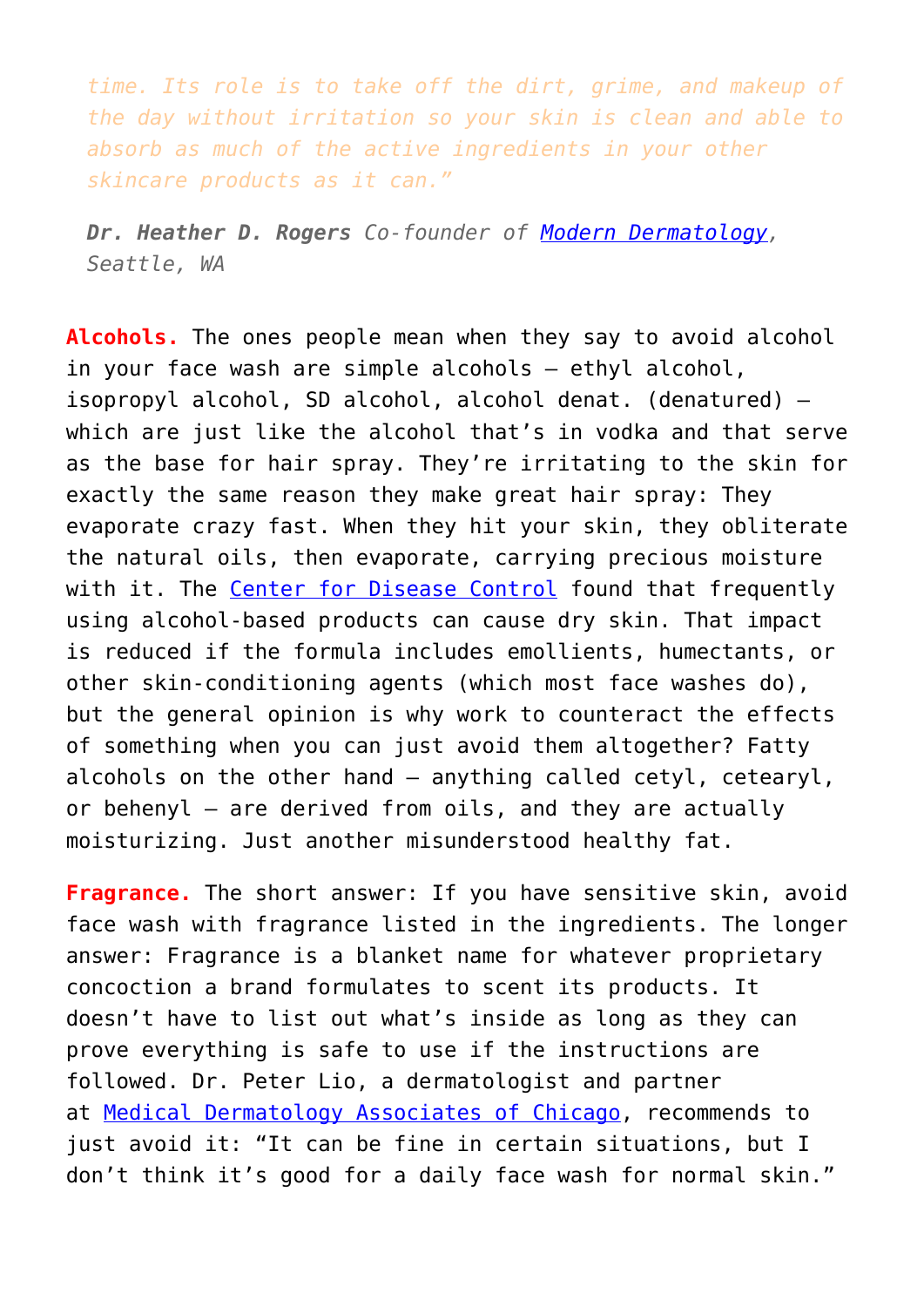Your face wash is only as good as the rest of your skin routine.

Ultimately, no matter how promising its ingredient list, your face wash can only do so much. Benjamin says the tools you use and your approach to the cleansing process are equally as important as the product you use. She recommends starting with a dedicated makeup remover, followed by a facial cleanser, and exfoliating with a weekly peel to slough off dead cells and reveal brighter, clearer skin.

And that skin care routine should include exfoliation.

An exfoliant can be chemical (think alpha hydroxyl acids) or physical (like a sugar scrub), but no matter what, it's a pivotal partner in bright, smooth skin. Since exfoliators remove dead skin — a culprit of clogged skin — it's a good idea to choose a wash with an exfoliating element.

It was tough to find a consensus on how often we should use exfoliating washes, though. While many of our contenders marked for daily use contain chemical exfoliants, Dr. Rogers advises having two separate face washes: "one for daily use and another to use once or twice a week that has a chemical exfoliant like glycolic acid for dry skin or salicylic acid for oily skin."

One thing all our experts agreed on was the preference for chemical exfoliants over physical ones, whose rough edges can be too hard for delicate skin.

## **Take Action**

**Identify your own key ingredients.** Do you wear a lot of makeup or go to the gym every day? Look for a strong surfactant. Sensitive skin? A mild cleanser with plenty of humectants is a better bet.